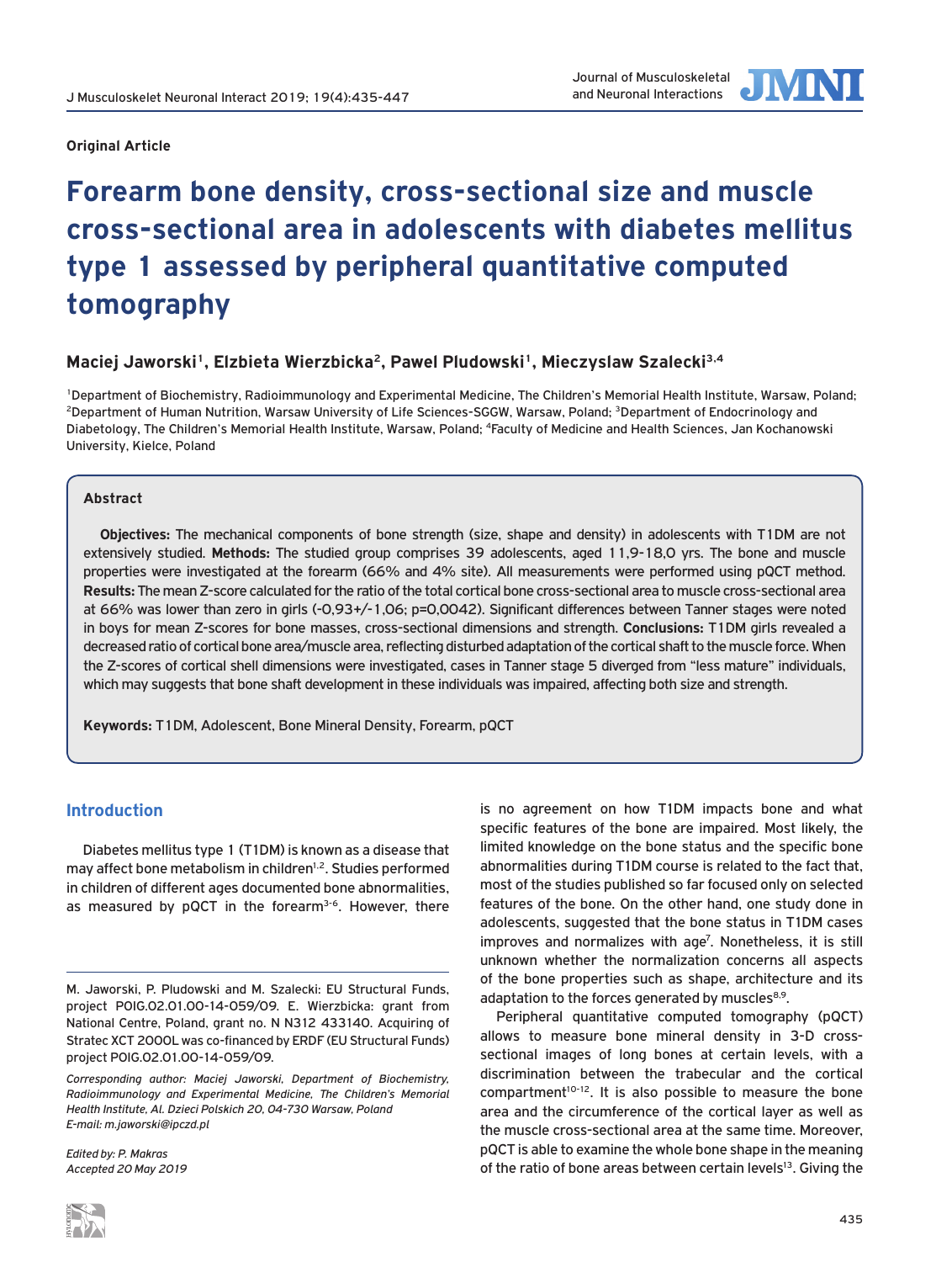| <b>Gaussian distributed variables</b>                                                                                                                       |               |                                    |               |                       |                          |
|-------------------------------------------------------------------------------------------------------------------------------------------------------------|---------------|------------------------------------|---------------|-----------------------|--------------------------|
|                                                                                                                                                             | <b>Female</b> |                                    | <b>Male</b>   |                       |                          |
|                                                                                                                                                             | <b>Mean</b>   | <b>SD</b>                          | Mean          | <b>SD</b>             | p value <sup>(1)</sup>   |
| Height [cm]                                                                                                                                                 | 158,1         | 6,59                               | 176,5         | 8,38                  | <0,000001                |
| Weight [kg]                                                                                                                                                 | 53,4          | 9,95                               | 66,3          | 8,33                  | 0,00017                  |
| BMI [ $kg/m2$ ]                                                                                                                                             | 21,2          | 3,30                               | 21,2          | 2,00                  | 0.98                     |
| $HbA_{1c}$ mean [%]                                                                                                                                         | 7,61          | 0,85                               | 7,70          | 1,58                  | 0,83                     |
| Z-score height                                                                                                                                              | $-0.62$       | 0,97                               | 0,36          | 1,09                  | 0,0094                   |
| Z-score BMI                                                                                                                                                 | 0.44          | 0.79                               | 0,16          | 0,72                  | 0,26                     |
|                                                                                                                                                             |               | Non-normally distributed variables |               |                       |                          |
|                                                                                                                                                             | <b>Female</b> |                                    | <b>Male</b>   |                       |                          |
|                                                                                                                                                             | <b>Median</b> | Quartiles (Q1 - Q3)                | <b>Median</b> | Quartiles $(Q1 - Q3)$ | $p$ value <sup>(2)</sup> |
| Age [yrs]                                                                                                                                                   | 14,6          | $12.9 - 17.2$                      | 16,4          | $15.0 - 17.6$         | 0,20                     |
| Age at diagnosis [yrs]                                                                                                                                      | 10,7          | $8,8 - 13,0$                       | 12,1          | $8,6 - 14,5$          | 0,38                     |
| Time since diagnosis [yrs]                                                                                                                                  | 4,9           | $1,8 - 6,2$                        | 3,0           | $1,3 - 5,7$           | 0,70                     |
| Z-score weight                                                                                                                                              | $-0.25$       | $-0.55 - 0.96$                     | 0,28          | $-0.14 - 0.62$        | 0,38                     |
| Female n=15; Male n=21. BMI - body mass index. HbA <sub>ic</sub> - Glycated haemoglobin. <sup>(i)</sup> Student's t test. <sup>(2)</sup> Mann-Whitney test. |               |                                    |               |                       |                          |

#### **Table 1.** Characteristics of studied group by sex.

**Table 2.** Number of individuals by Tanner stage and sex.

| Sex    | <b>Tanner stage 3</b> | Tanner stage 4 | <b>Tanner stage 5</b> | Sum'         |
|--------|-----------------------|----------------|-----------------------|--------------|
| Female |                       |                |                       |              |
| Male   |                       |                |                       |              |
| Sum    |                       | 14             |                       | overall n=36 |

**Table 3.** Daily dietary intake of selected micronutrients and energy-providing macronutrients in individuals with type 1 diabetes by sex, with adherence to the recommendations<sup>14,15</sup>.

|                                                  | Female (n=15) |                              | <b>Male (n=21)</b> |                              |                             |
|--------------------------------------------------|---------------|------------------------------|--------------------|------------------------------|-----------------------------|
|                                                  | Mean (SD)     | No. in norm<br>$(and in \%)$ | Mean (SD)          | No. in norm<br>$(and in \%)$ | p value*<br>(girls vs boys) |
| Calcium [mg]                                     | 588 (249)     | 1(6.7%)                      | 758 (329)          | $2(9.5\%)$                   | 0.10                        |
| Phosphorus [mg]                                  | 978 (212)     | 12 (80,0%)                   | 1348 (267)         | $3(14,3\%)$                  | 0,000087                    |
| Magnesium [mg]                                   | 222 (47.9)    | $5(33,3\%)$                  | 297 (62,8)         | 6(28,6%)                     | 0.00050                     |
| Percent energy from<br>proteins [%]              | 17,6 (2,95)   | 10 (66,7%)                   | 17,6 (1,98)        | 18 (85,7%)                   | 0,99                        |
| Percent energy from<br>carbohydrates [%]         | 49,1 (4,08)   | 11 (73,3%)                   | 49,9 (4,88)        | 14 (66,7%)                   | 0,60                        |
| Percent energy from<br>sucrose [%]               | 5,56(2,28)    | 15 (100%)                    | 5,25(2,69)         | 20 (95.0%)                   | $0.58^{(1)}$                |
| Percent energy from fat [%]                      | 33,3(3,63)    | $9(60,0\%)$                  | 32.5(4.73)         | 13 (61,9%)                   | 0.59                        |
| Percent energy from<br>saturated fatty acids [%] | 12,0 (2,74)   | $5(33,3\%)$                  | 11,5(2,26)         | 6(28,6%)                     | 0,59                        |
| Fibre per 1000 kcal<br>$[q/1000$ kcal]           | 10,2(2,78)    | $2(13,3\%)$                  | 8,72 (2,29)        | 1(4,7%)                      | $0.047^{(2)}$               |

*\* - p value for comparison of mean (or median) intake in girls vs. boys. (1) and (2) - Mann-Whitney test. (1) medians are 6,18 and 4,32 for girls and boys, respectively; Q1-Q3 are 3,50-7,58 and 3,79-6,56, respectively. (2) medians are 9,21 and 8,76 for girls and boys, respectively; Q1-Q3 are 8,29-13,4 and 7,39-9,02, respectively.*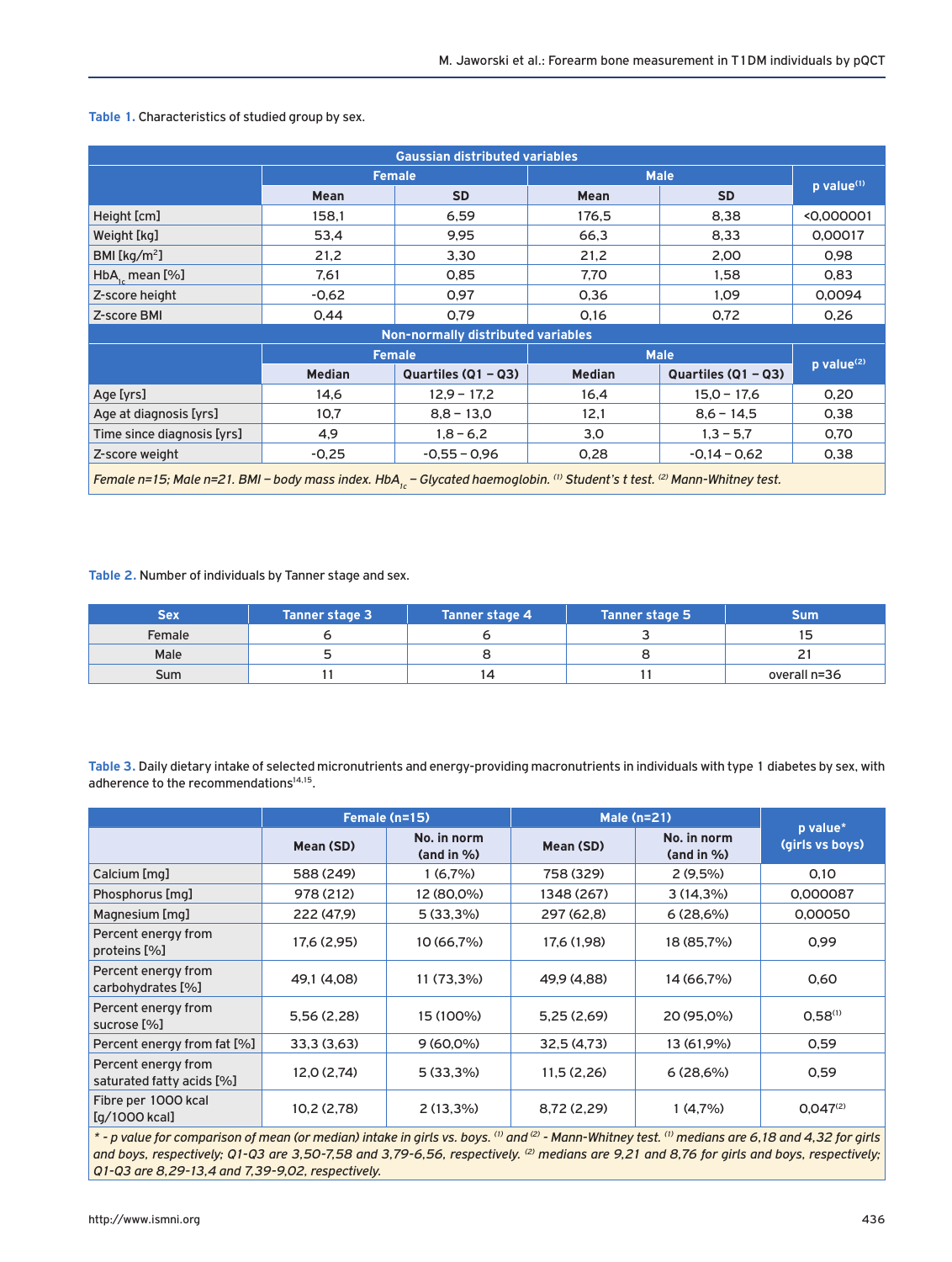|                                                                                                                                                                   | Female (n=15) Mean (SD) | Male (n=21) Mean (SD) | <b>p</b> value |  |  |
|-------------------------------------------------------------------------------------------------------------------------------------------------------------------|-------------------------|-----------------------|----------------|--|--|
| 25(OH)D[ng/ml]                                                                                                                                                    | 15.6 (5.88)             | 16.4 (5.99)           | 0.68           |  |  |
| PTH [ng/ml]                                                                                                                                                       | 33,1 (20,7)             | 28.9(13.6)            | 0.62(1)        |  |  |
| Ca serum [mmol/L]                                                                                                                                                 | 2.40 (0.072)            | 2.47 (0.107)          | 0.075          |  |  |
| P serum [mmol/L]                                                                                                                                                  | 1.41(0.23)              | 1.31(0.18)            | 0.17           |  |  |
| $\vert$ $^{\prime\prime\prime}$ - Mann-Whitney test; medians are 27,8 and 27,1 for girls and boys, respectively; Q1-Q3 are 17,9-47,6 and 16,8-34,7, respectively. |                         |                       |                |  |  |

**Table 4.** Laboratory profile – basic bone profile by sex.

fact that the effective dose for a patient is very low, less than a daily dose received from natural sources of radiation<sup>10,11,13</sup>, pQCT is a suitable method for an extensive assessment of various skeletal properties bone in children and adolescents.

The purpose of this study was to assess the bone mineral density, cross-sectional size, longwise bone shape and bone/ muscle ratio in adolescents with diabetes mellitus type 1.

## **Studied group**

The participants were recruited from patients treated in the Department of Endocrinology and Diabetology. Inclusion criteria were as follows: age 12-18 yrs, diagnosis of diabetes mellitus type 1 according to International Society for Pediatric and Adolescent Diabetes criteria, duration of diabetes and received medical services redeived in the clinic for at least six months. All individuals were treated by continuous subcutaneous insulin infusion. The exclusion criteria were as follows: history of any acute (severe hypoglycaemia, diabetic ketoacidosis) or chronic (retinopathy, neuropathy, nephropathy, bone pain or fracture) complications of diabetes, the presence of any associated metabolic bone or musculoskeletal diseases, and any chronic illness other than diabetes as well as any medications other than insulin. Three individuals with Tanner stage 2 were excluded from the study due to their incompatibility to the entire group. Finally, the studied group comprised of 36 adolescents (15 girls), aged from 12,3 to 17,9 yrs. The characteristics of the studied group are presented in Tables 1, 2, 3 and 4.

The study was conducted according to the Declaration of Helsinki and with a permission of the local Ethics Committee (Warsaw, Poland). Informed written consents were obtained from parents of the participants.

## **Methods**

#### *Biochemistry*

Blood samples were collected between 7:00 a.m. and 9:00 a.m. after an overnight fasting. HbA1c levels were analyzed using a direct turbidimetric inhibition immunoassay that determines HbA1c as a percentage of the total haemoglobin. The mean HbA1c level was defined as a mean value from the last year (for individuals with a diabetes duration of one year or longer), or a mean value from the 3 last measurements

(for individuals with a diabetes duration shorter than one year). The serum levels of calcium and inorganic phosphorous were measured spectrophotometrically using commercially available test kits (Roche Diagnostics, Germany). Serum total 25(OH)D and intact PTH (iPTH) were measured by a direct electrochemiluminescence immunoassay (ECLIA, Roche Diagnostics, Germany), according to the manufacturer's instructions.

#### *Tanner stage*

The Tanner stage was assessed by physicians as a part of a routine diagnostic procedure.

#### *Dietary assessment*

The usual dietary intake was measured using a standardized 3-day food records. Individuals were requested to record everything they ate and drank for three consecutive days which included two week days and one weekend day. Total daily energy and nutrient intakes were calculated using dietary software DIETA v. 6.0<sup>16</sup> based on the national food composition database. Results were referred to the national dietary reference intake recommendations $14$  and to the International Society for Pediatric and Adolescent Diabetes (ISPAD) quidelines<sup>15</sup>.

#### *Peripheral Quantitative Computed Tomography*

All measurements were done on non-dominant forearm $12$ . Stratec XCT 2000L (Stratec Medizintechnik, Pforzheim, Germany) apparatus with software v. 6.20 was used. Forearm length was measured with the ruler from the ulnar styloid process to the olecranon. The scout view was used to determine start position as follows: if the growth plate was visible the reference line was placed through the most distal portion of the growth plate; if the growth plate had fused the reference line was placed through the middle of horizontal part of the articular surface of the radius. The scan lines were automatically placed at a distances of 4% and 66% of the forearm length, proximal to the reference line<sup>13</sup>. Scan speed, slice thickness and voxel size were 30 mm/s, 2,3 mm and 0,5x0,5 mm, respectively. At the 4% site trabecular volumetric bone mineral density (mg/cm3), total volumetric bone mineral density (mg/cm3) and total bone cross-sectional area (mm<sup>2</sup>) were measured. CALCBD algorithm was used,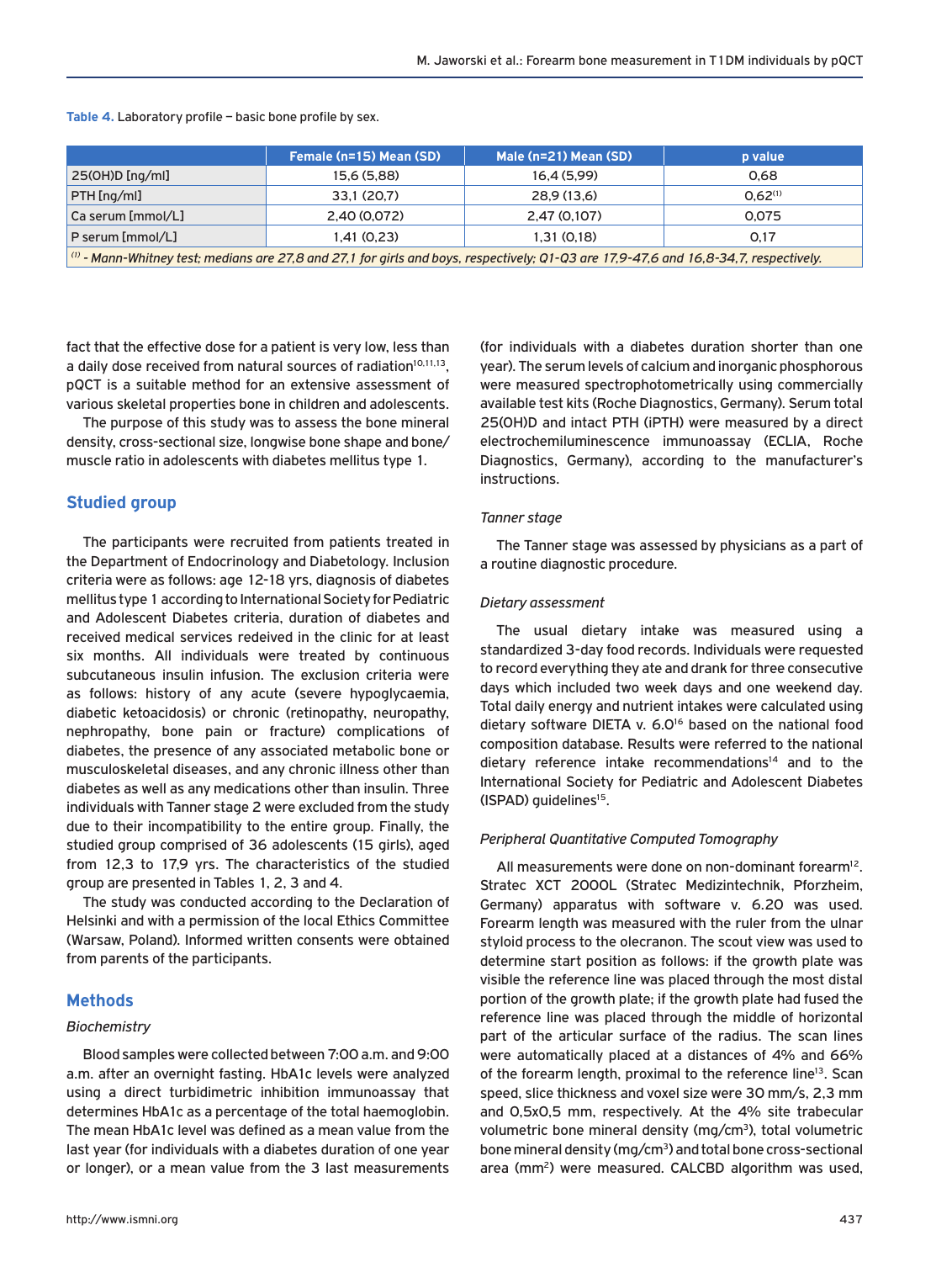**Table 5.** pQCT Z-scores in comparison with hypothetical mean zero by sex.

|                                                                                                                                            | Female (n=15) Mean (SD)<br>p value (diff. from O) | Male (n=21) Mean (SD)<br>p value (diff. from O) | p value<br>(diff. between female and male) |  |  |  |
|--------------------------------------------------------------------------------------------------------------------------------------------|---------------------------------------------------|-------------------------------------------------|--------------------------------------------|--|--|--|
| <b>Bone mineral densities</b>                                                                                                              |                                                   |                                                 |                                            |  |  |  |
| Z-score radius 4% trabecular<br>bone density                                                                                               | 0,25(0,76)(0,23)                                  | $-0.58(1.04)(0.018)$                            | 0,013                                      |  |  |  |
| Z-score radius 4% total bone<br>density                                                                                                    | $-0.01(1,39)(0,98)$                               | -0,53 (1,25) (0,068)                            | 0,25                                       |  |  |  |
| Z-score radius 66% cortical<br>bone density                                                                                                | 0,16(1,07)(0,57)                                  | 0.52(1.07)(0.037)                               | 0,33                                       |  |  |  |
| <b>Bone masses</b>                                                                                                                         |                                                   |                                                 |                                            |  |  |  |
| Z-score radius 4% bone mass                                                                                                                | $-0,12(1,04)(0,67)$                               | 0,18(1,22)(0,51)                                | 0,45                                       |  |  |  |
| Z-score radius 66% bone mass                                                                                                               | $-0,67$ (1,31) (0,076) <sup>(1)</sup>             | 0,20(1,12)(0,43)                                | $0.019^{(3)}$                              |  |  |  |
| <b>Cross-sectional dimensions</b>                                                                                                          |                                                   |                                                 |                                            |  |  |  |
| Z-score radius 4% total bone<br>cross-sectional area                                                                                       | $-0.09(1.47)(0.82)$                               | 0,51 (1,32) (0,089)                             | 0,21                                       |  |  |  |
| Z-score radius 66% inner<br>cortical bone circumference                                                                                    | $-0,12(1,16)(0,68)$                               | $-0,04(1,34)(0,89)$                             | 0,84                                       |  |  |  |
| Z-score radius 66% outer<br>cortical bone circumference                                                                                    | $-0.38(1.30)(0.28)$                               | 0.07(1.20)(0.78)                                | 0.29                                       |  |  |  |
| Z-score radius 66% cortical<br>shell thickness                                                                                             | $-0,47(1,35)(0,20)$                               | 0,11(1,06)(0,63)                                | 0,16                                       |  |  |  |
| Z-score radius 66% cortical<br>bone cross-sectional area                                                                                   | $-0.69(1.39)(0.077)$                              | 0,15(1,14)(0,56)                                | 0,057                                      |  |  |  |
| Z-score radius 66% total bone<br>cross-sectional area                                                                                      | $-0.43(1,24)(0,20)$                               | 0.08(1.23)(0.76)                                | 0,23                                       |  |  |  |
| Longitudinal shape indexes                                                                                                                 |                                                   |                                                 |                                            |  |  |  |
| Z-score radius 66% cortical<br>bone cross-sectional area/<br>radius 4% total bone cross-<br>sectional area                                 | $-0.56(1.15)(0.082)$                              | $-0,40(1,08)(0,11)$                             | 0,67                                       |  |  |  |
| Z-score radius 4% bone mass/<br>radius 66% bone mass                                                                                       | 0,50(0.97)(0.068)                                 | $-0.13(1,03)(0,57)$                             | 0.074                                      |  |  |  |
| Strength strain index                                                                                                                      |                                                   |                                                 |                                            |  |  |  |
| Z-score radius 66% polar SSI                                                                                                               | $-0.50(1.29)(0.068)^{(2)}$                        | 0,38(1,24)(0,17)                                | 0,032 <sup>(4)</sup>                       |  |  |  |
| <b>Muscle and bone</b>                                                                                                                     |                                                   |                                                 |                                            |  |  |  |
| Z-score forearm 66% muscle<br>cross-sectional area                                                                                         | 0,26(0,78)(0,22)                                  | 0,34(1,10)(0,17)                                | 0,80                                       |  |  |  |
| Z-score forearm 66% total<br>cortical bone cross-sectional<br>area/muscle cross-sectional<br>area                                          | $-0,93(1,06)(0,0042)$                             | $-0,30(0,92)(0,15)$                             | 0.066                                      |  |  |  |
| (i) and (2) - one sample Wilcoxon test. (i) - median and Q1-Q3 are: -0,91 and -1,29 - -0,70. (2) - median and Q1-Q3 are: -0,52 and -1,60 - |                                                   |                                                 |                                            |  |  |  |

*-0,18. (3) and (4) - Mann-Whitney test. (3) - medians are -0,91 and 0,17 for girls and boys, respectively; Q1-Q3 are -1,29 – -0,70 and -0,50 – 0,94, respectively. (4) - medians are -0,52 and 0,15 for girls and boys, respectively; Q1-Q3 are -1,60 – -0,18 and -0,08 – 1,59, respectively.*

with contour mode 1, peel mode 1 and threshold of 280 mg/ cm3. Area was set as 45% (central) in the case of trabecular volumetric bone mineral density determination. At the 66% site CORTBD algorithm with separation mode 1 and threshold of 711 mg/cm<sup>3</sup> was used for determining cortical volumetric bone mineral density (mg/cm<sup>3</sup>), cortical cross-sectional area (mm2) and total bone cross-sectional area (mm2). For polar strength strain index (SSI) (mm<sup>3</sup>) calculation threshold of 280 mg/cm<sup>3</sup> was used. CALCBD algorithm was used with threshold 40 mg/cm3, contour mode 1, peel mode 2 and filter F03F05 for determination of muscle+bone cross-sectional area and with threshold 280 mg/cm3, contour mode1 and peel mode 2 for bone cross-sectional area. Muscle crosssectional area (mm<sup>2</sup>) was calculated by subtraction of bone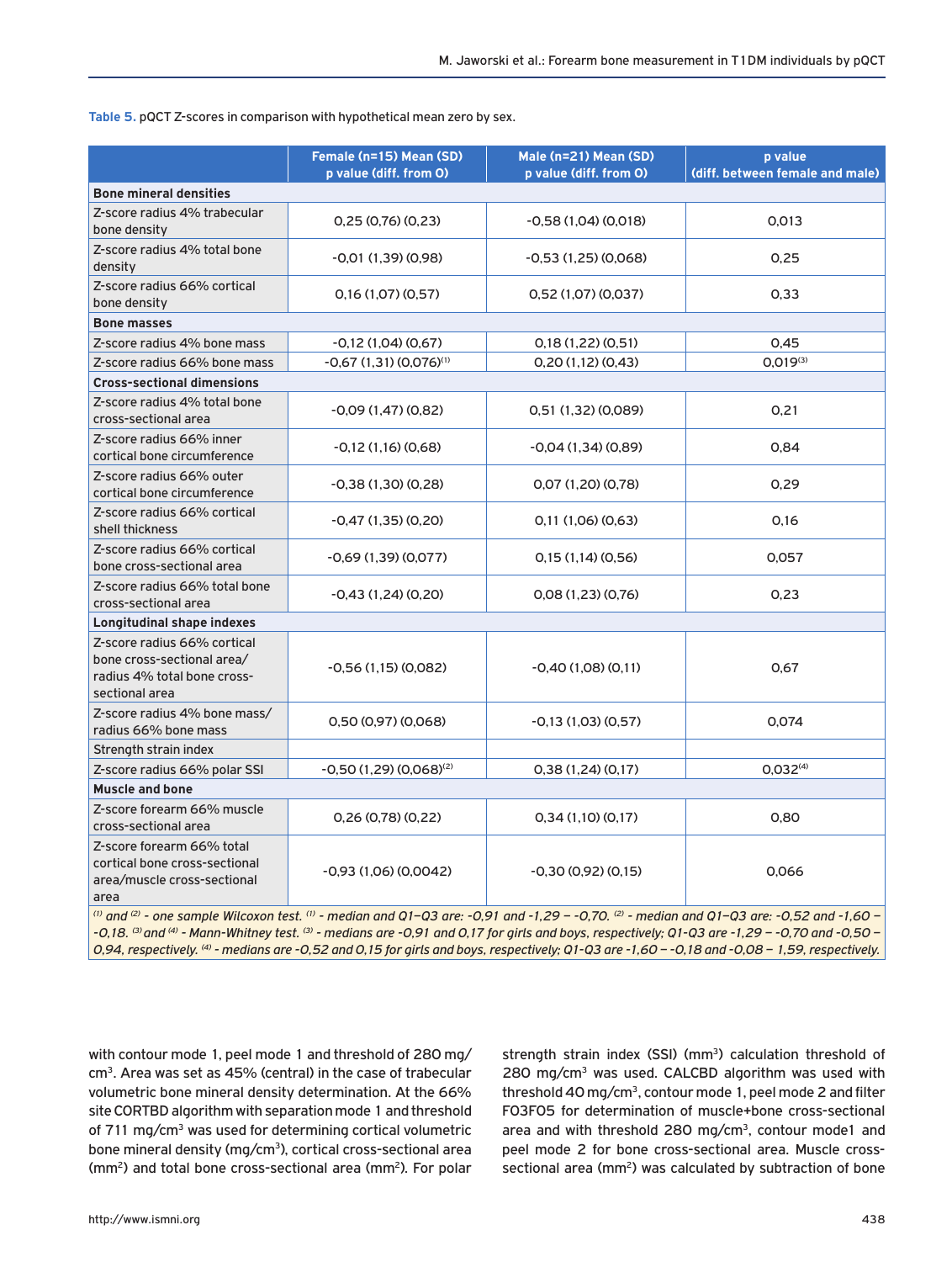**Table 6.** Mean Z-scores of pQCT outcomes by Tanner stage in girls.

|                                                                                                                                                                | <b>Tanner stage 3</b><br><b>Mean (SD) (n=6)</b> | <b>Tanner stage 4</b><br><b>Mean (SD) (n=6)</b> | <b>Tanner stage 5</b><br><b>Mean (SD) (n=3)</b> | <b>ANOVA</b><br>overall p value |  |  |
|----------------------------------------------------------------------------------------------------------------------------------------------------------------|-------------------------------------------------|-------------------------------------------------|-------------------------------------------------|---------------------------------|--|--|
| <b>Bone mineral densities</b>                                                                                                                                  |                                                 |                                                 |                                                 |                                 |  |  |
| Z-score radius 4% trabecular bone<br>density                                                                                                                   | 0,31(0,93)                                      | 0.05(0.81)                                      | 0,50(0,16)                                      | 0.43(1)                         |  |  |
| Z-score radius 4% total bone density                                                                                                                           | 0,18(1,80)                                      | $-0.16(1.39)$                                   | $-0.07(0.66)$                                   | 0.92                            |  |  |
| Z-score radius 66% cortical bone<br>density                                                                                                                    | $-0.21(0.76)$                                   | 0,25(1,40)                                      | 0,75(0,86)                                      | 0,47                            |  |  |
| <b>Bone masses</b>                                                                                                                                             |                                                 |                                                 |                                                 |                                 |  |  |
| Z-score radius 4% bone mass                                                                                                                                    | $-0.18(1.28)$                                   | $-0.08(1.15)$                                   | $-0.07(0.29)$                                   | 0,99                            |  |  |
| Z-score radius 66% bone mass                                                                                                                                   | $-0,70(1,26)$                                   | $-0.32(1.64)$                                   | $-1,29(0,63)$                                   | 0,61                            |  |  |
| <b>Cross-sectional dimensions</b>                                                                                                                              |                                                 |                                                 |                                                 |                                 |  |  |
| Z-score radius 4% total bone cross-<br>sectional area                                                                                                          | $-0,12(1,93)$                                   | 0.03(1.51)                                      | $-0.27(0.34)$                                   | 0,96                            |  |  |
| Z-score radius 66% inner cortical<br>bone circumference                                                                                                        | 0,34(1,02)                                      | $-0,14(1,27)$                                   | $-1,03(0,95)$                                   | 0.26                            |  |  |
| Z-score radius 66% outer cortical<br>bone circumference                                                                                                        | $-0.06(1,28)$                                   | $-0.22(1.49)$                                   | $-1,33(0,80)$                                   | 0,39                            |  |  |
| Z-score radius 66% cortical shell<br>thickness                                                                                                                 | $-0.78(1.19)$                                   | $-0.26(1.67)$                                   | $-0.26(1.32)$                                   | 0,79                            |  |  |
| Z-score radius 66% cortical bone<br>cross-sectional area                                                                                                       | $-0.66(1,28)$                                   | $-0,40(1,82)$                                   | $-1,31(0,60)$                                   | 0,69                            |  |  |
| Z-score radius 66% total bone cross-<br>sectional area                                                                                                         | $-0.09(1.15)$                                   | $-0.27(1.42)$                                   | $-1,40(0,77)$                                   | 0.33                            |  |  |
| <b>Longitudinal shape indexes</b>                                                                                                                              |                                                 |                                                 |                                                 |                                 |  |  |
| Z-score radius 66% cortical bone<br>cross-sectional area/radius 4% total<br>bone cross-sectional area                                                          | $-0.37(1.39)$                                   | $-0.43(1.22)$                                   | -1,18 (0,12)                                    | 0,61                            |  |  |
| Z-score radius 4% bone mass/radius<br>66% bone mass                                                                                                            | 0,58(0,29)                                      | 0.01(1.35)                                      | 1,30(0,43)                                      | 0,17                            |  |  |
| Strength strain index                                                                                                                                          |                                                 |                                                 |                                                 |                                 |  |  |
| Z-score radius 66% SSI polar                                                                                                                                   | $-0,23(1,31)$                                   | $-0,34(1,46)$                                   | $-1,37(0,74)$                                   | 0,45                            |  |  |
| Muscle and bone                                                                                                                                                |                                                 |                                                 |                                                 |                                 |  |  |
| Z-score forearm 66% muscle cross-<br>sectional area                                                                                                            | 0,27(1,00)                                      | 0,25(0,76)                                      | 0,28(0,58)                                      | 1.00                            |  |  |
| Z-score forearm 66% total cortical<br>bone cross-sectional area/muscle<br>cross-sectional area                                                                 | $-0.91(1.20)$                                   | $-0.61(0.94)$                                   | $-1,61(0,98)$                                   | 0,44                            |  |  |
| (i) - Kruskal-Wallis ANOVA; median (Q1 - Q3) is: 0,60 (0,21 - 0,94), -0,21 (-0,58 - 0,40) and 0,49 (0,35 - 0,87) for Tanner stage<br>3. 4 and 5. respectively. |                                                 |                                                 |                                                 |                                 |  |  |

cross-sectional area from muscle+bone cross-sectional area. Bone mass (g) was calculated as multiplication of total bone cross-sectional area by total bone density at particular bone slice. Outer cortical bone circumference, inner cortical bone circumference and cortical shell thickness were calculated basing on circular ring model with CALCBD algorithm with contour mode 1, threshold 710 mg/cm3, peel mode 2 and inner threshold 710 mg/cm<sup>3 17</sup>. Finally, following ratios were calculated: radius 66% cortical cross-sectional area to radius 4% total cross-sectional area and radius 4% bone

mass to radius 66% bone mass as a measures of longwise bone shape<sup>13</sup> and forearm 66% total cortical cross-sectional area to muscle cross-sectional area as a measure of bone/ muscle relationship<sup>8,9</sup>. Quality of each slice was inspected by the operator according to visual scale<sup>18</sup>. All slices were considered as technically valid.

Effective dose involved in the procedure is as follows: scout view – 0,08 microSv; CT scan 4% site – 0,22 microSv; CT scan 66% site – 0,22%; total dose – 0,52 microSv<sup>13</sup>.

All measurements were done by the same operator on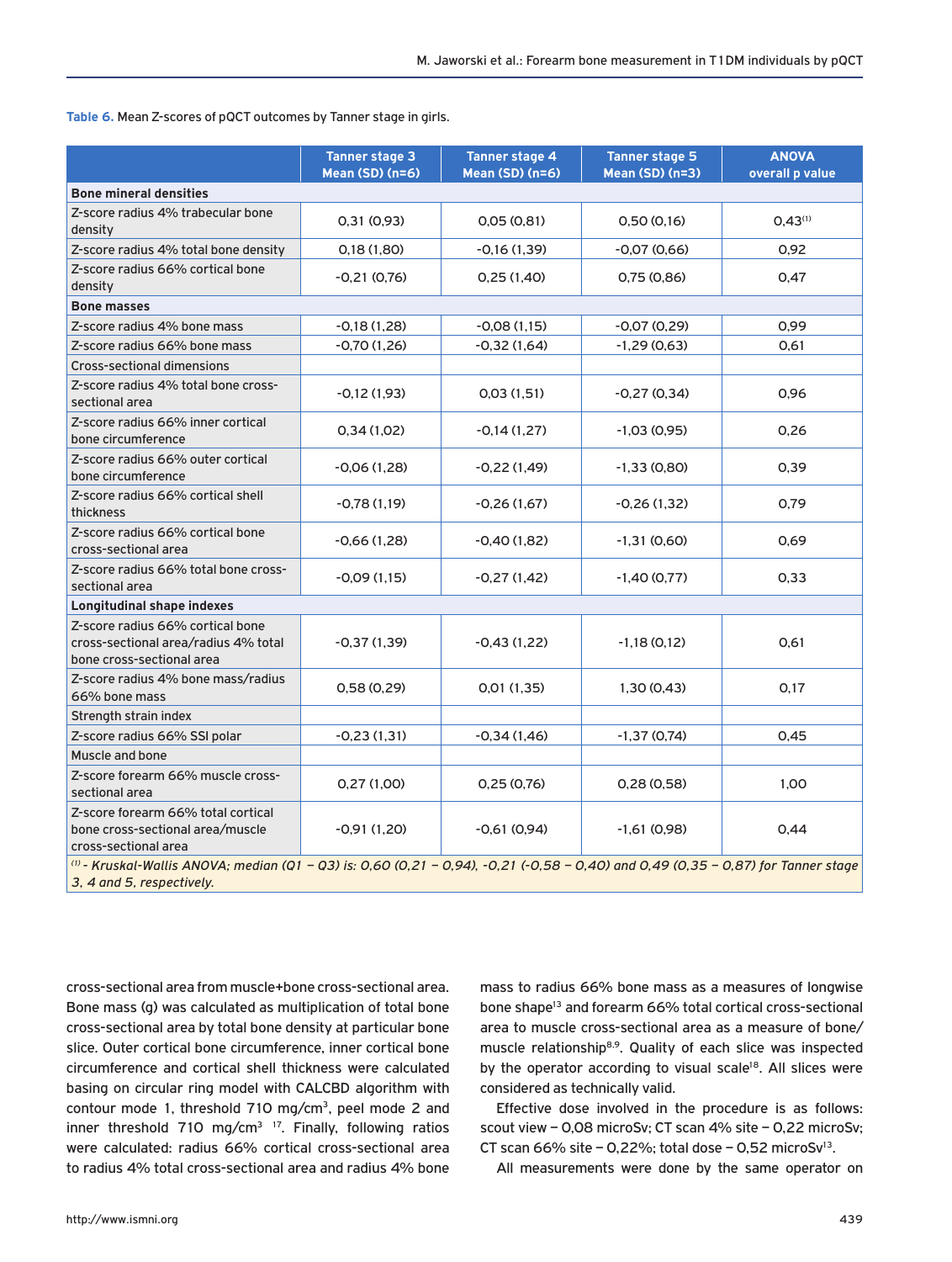**Table 7.** Mean Z-scores of pQCT outcomes by Tanner stage in boys.

|                                                                                                                                                                                                                                                                                                                                                                                                                                                                   | <b>Tanner stage 3</b><br><b>Mean (SD) (n=5)</b> | <b>Tanner stage 4</b><br><b>Mean (SD) (n=8)</b> | <b>Tanner stage 5</b><br><b>Mean (SD) (n=8)</b> | <b>ANOVA</b><br>overall p value |  |  |
|-------------------------------------------------------------------------------------------------------------------------------------------------------------------------------------------------------------------------------------------------------------------------------------------------------------------------------------------------------------------------------------------------------------------------------------------------------------------|-------------------------------------------------|-------------------------------------------------|-------------------------------------------------|---------------------------------|--|--|
| <b>Bone mineral densities</b>                                                                                                                                                                                                                                                                                                                                                                                                                                     |                                                 |                                                 |                                                 |                                 |  |  |
| Z-score radius 4% trabecular bone<br>density                                                                                                                                                                                                                                                                                                                                                                                                                      | $-0.18(0.17)$                                   | $-0.32(1.01)$                                   | $-1,10(1,25)$                                   | 0,20                            |  |  |
| Z-score radius 4% total bone density                                                                                                                                                                                                                                                                                                                                                                                                                              | $-0.85(0.75)$                                   | $-0.08(1.07)$                                   | $-0.77(1.61)$                                   | 0,46                            |  |  |
| Z-score radius 66% cortical bone<br>density                                                                                                                                                                                                                                                                                                                                                                                                                       | 0.46(0.69)                                      | 0,31(0,93)                                      | 0,77(1,42)                                      | $0.67^{(1)}$                    |  |  |
| <b>Bone masses</b>                                                                                                                                                                                                                                                                                                                                                                                                                                                |                                                 |                                                 |                                                 |                                 |  |  |
| Z-score radius 4% bone mass                                                                                                                                                                                                                                                                                                                                                                                                                                       | 1,03(1,71)                                      | 0,55(0,65)                                      | $-0.72(0.73)$                                   | $0,021^{(2)}$                   |  |  |
| Z-score radius 66% bone mass                                                                                                                                                                                                                                                                                                                                                                                                                                      | 0,94(1,25)                                      | 0,52(0,71)                                      | $-0.60(0.97)$                                   | 0,022                           |  |  |
| <b>Cross-sectional dimensions</b>                                                                                                                                                                                                                                                                                                                                                                                                                                 |                                                 |                                                 |                                                 |                                 |  |  |
| Z-score radius 4% total bone cross-<br>sectional area                                                                                                                                                                                                                                                                                                                                                                                                             | 1,45(1,83)                                      | 0,71(0,63)                                      | $-0.26(1.13)$                                   | 0.056                           |  |  |
| Z-score radius 66% inner cortical<br>bone circumference                                                                                                                                                                                                                                                                                                                                                                                                           | 0.64(0.50)                                      | 0,52(0,78)                                      | $-1,03(1,61)$                                   | $0,051^{(3)}$                   |  |  |
| Z-score radius 66% outer cortical<br>bone circumference                                                                                                                                                                                                                                                                                                                                                                                                           | 0,84(0,89)                                      | 0,59(0,73)                                      | $-0.92(1.14)$                                   | 0,0050                          |  |  |
| Z-score radius 66% cortical shell<br>thickness                                                                                                                                                                                                                                                                                                                                                                                                                    | 0.33(0.85)                                      | 0,16(0,75)                                      | $-0.07(1.46)$                                   | 0,80                            |  |  |
| Z-score radius 66% cortical bone<br>cross-sectional area                                                                                                                                                                                                                                                                                                                                                                                                          | 1,00(1,43)                                      | 0,36(0,74)                                      | $-0,60(0,90)$                                   | 0,031                           |  |  |
| Z-score radius 66% total bone cross-<br>sectional area                                                                                                                                                                                                                                                                                                                                                                                                            | 0,80(0,84)                                      | 0,65(0,73)                                      | $-0.93(1.21)$                                   | 0.027 <sup>(4)</sup>            |  |  |
| <b>Longitudinal shape indexes</b>                                                                                                                                                                                                                                                                                                                                                                                                                                 |                                                 |                                                 |                                                 |                                 |  |  |
| Z-score radius 66% cortical bone<br>cross-sectional area/radius 4% total<br>bone cross-sectional area                                                                                                                                                                                                                                                                                                                                                             | -0,51 (1,24)                                    | -0,32 (0,76)                                    | $-0.41(1.36)$                                   | 0,96                            |  |  |
| Z-score radius 4% bone mass/radius<br>66% bone mass                                                                                                                                                                                                                                                                                                                                                                                                               | $-0.01(0.96)$                                   | 0,15(0,99)                                      | $-0,49(1,12)$                                   | 0,46                            |  |  |
| Strength strain index                                                                                                                                                                                                                                                                                                                                                                                                                                             |                                                 |                                                 |                                                 |                                 |  |  |
| Z-score radius 66% SSI polar                                                                                                                                                                                                                                                                                                                                                                                                                                      | 1,23(1,15)                                      | 0,84(0,98)                                      | $-0,61(0,86)$                                   | 0,0059                          |  |  |
| <b>Muscle and bone</b>                                                                                                                                                                                                                                                                                                                                                                                                                                            |                                                 |                                                 |                                                 |                                 |  |  |
| Z-score forearm 66% muscle cross-<br>sectional area                                                                                                                                                                                                                                                                                                                                                                                                               | 0,97(1,38)                                      | 0,83(0,79)                                      | $-0,52(0,59)$                                   | 0,0093                          |  |  |
| Z-score forearm 66% total cortical<br>bone cross-sectional area/muscle<br>cross-sectional area                                                                                                                                                                                                                                                                                                                                                                    | $-0,13(0,67)$                                   | $-0,59(1,01)$                                   | $-0,12(1,00)$                                   | 0,55                            |  |  |
| (1), (2), (3) and (4) - Kruskal-Wallis ANOVA. Medians (Q1 - Q3) are as follows: (1) O,62 (0,23 - 0,81), O,46 (-0,03 - 1,06) and -1,14 (-1,98 - 0,14);<br>(2) 1,77 (-0,03 - 2,39), 0,56 (-0,07 - 0,92) and -0,87 (-1,09 - -0,43); <sup>(3)</sup> 0,66 (0,66 - 0,70), 0,45 (-0,43 - 1,04) and 0,84 (-0,13 - 1,73);<br>(4) 1,01 (0,02 - 1,39), 0,69 (-0,02 - 1,21) and -1,07 (-1,91 - 0,22); for Tanner stage 3, 4 and 5, respectively. SSI - strength strain index. |                                                 |                                                 |                                                 |                                 |  |  |

the same unit. Routine quality assurance procedures were carried out, basing on phantom supplied by manufacturer. The phantom comprises two "parts": standard and cone. Standard phantom was measured at least each day when patients were measured. Cone phantom was measured monthly. Measurement errors were (CV%, standard phantom): 0,20% for total density, 0,28% for trabecular density and 0,24% for cortical density in the whole study period.

Body height (cm) and weight (kg) were measured in the standing position using stadiometer with medical scale (Tryb, Bydgoszcz, Poland). Body mass index (kg/m<sup>2</sup>) was calculated as body weight divided by squared height. Age of each participant was calculated from birth and examination dates.

## *Statistics*

Departures from the Gaussian distribution were assessed with using the Shapiro-Wilk test. Normally distributed variables were presented as a mean and standard deviation, while non-normally distributed variables as a median and quartiles. One sample t-test was used for testing the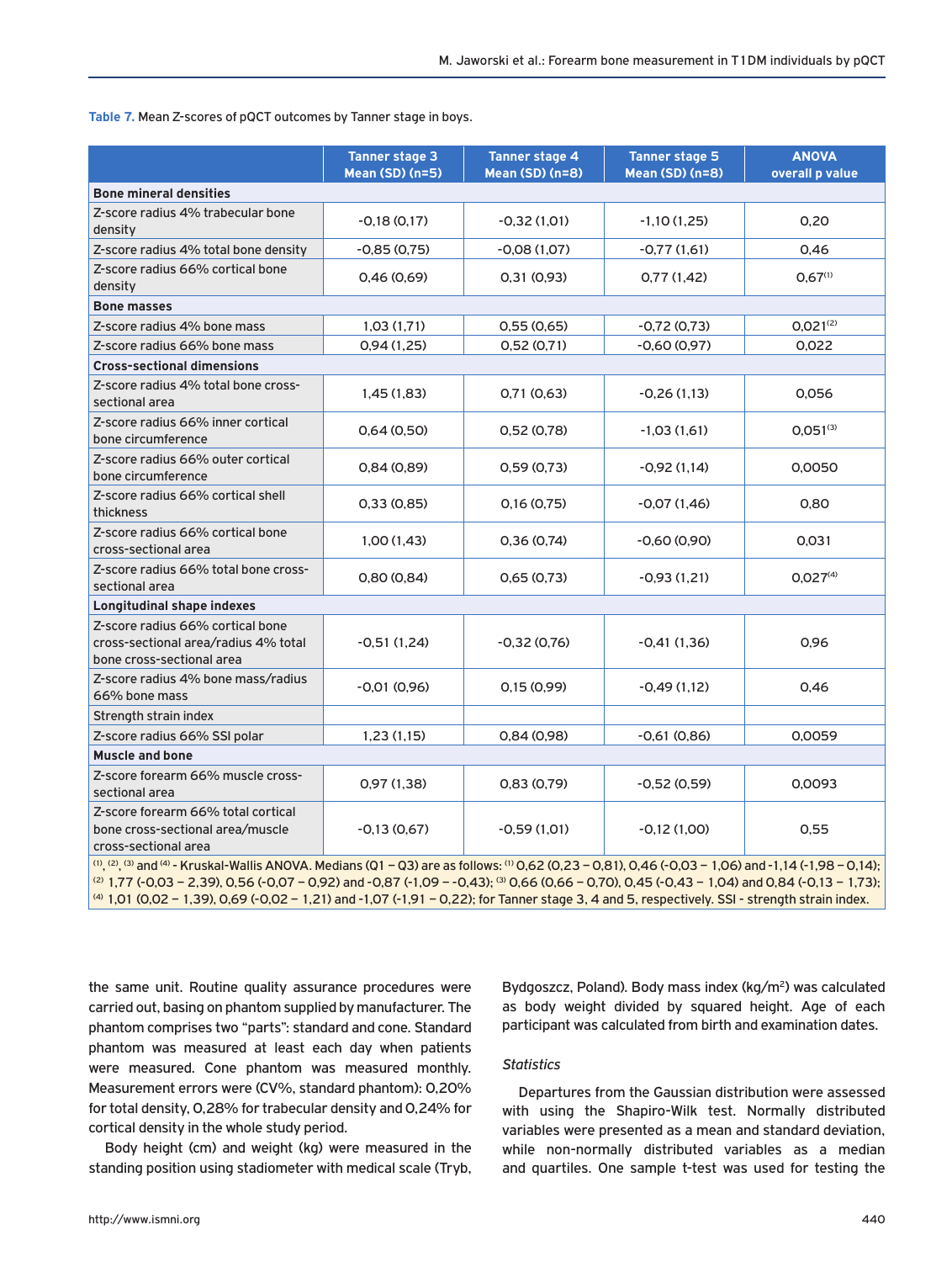

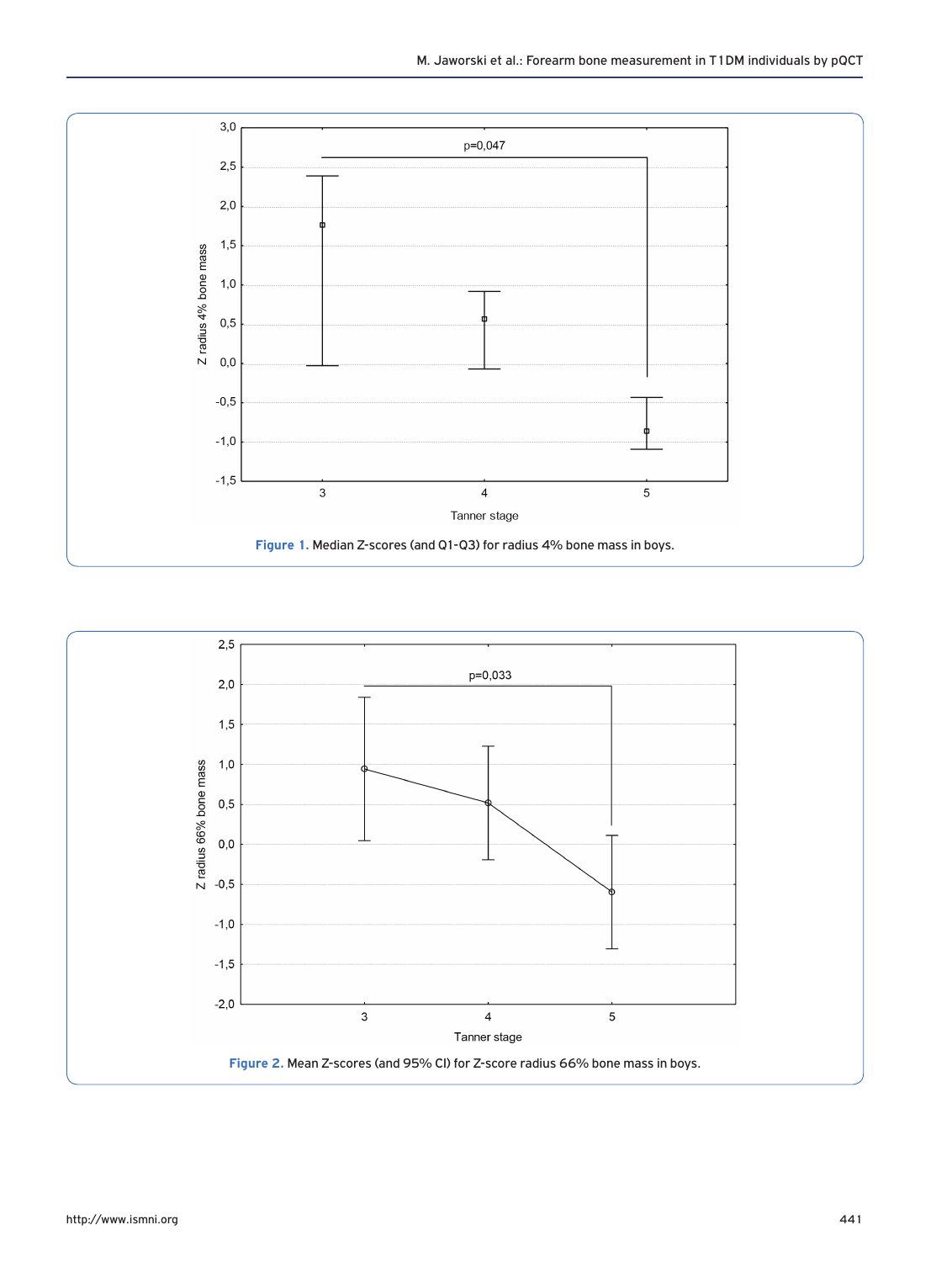



difference between the mean Z-score and the hypothetical mean zero 0, and ANOVA with Bonferroni post-test was used for the comparison Z-sores in groups by the Tanner stage. In the case of a departure from the Gaussian distribution one sample Wilcoxon test and the Krusskal-Wallis non-parametric ANOVA were used, respectively. Statistica v. 10 (StatSoft Inc., Tulsa, USA) was used for statistical calculations. P value less than 0,05 was considered as significant.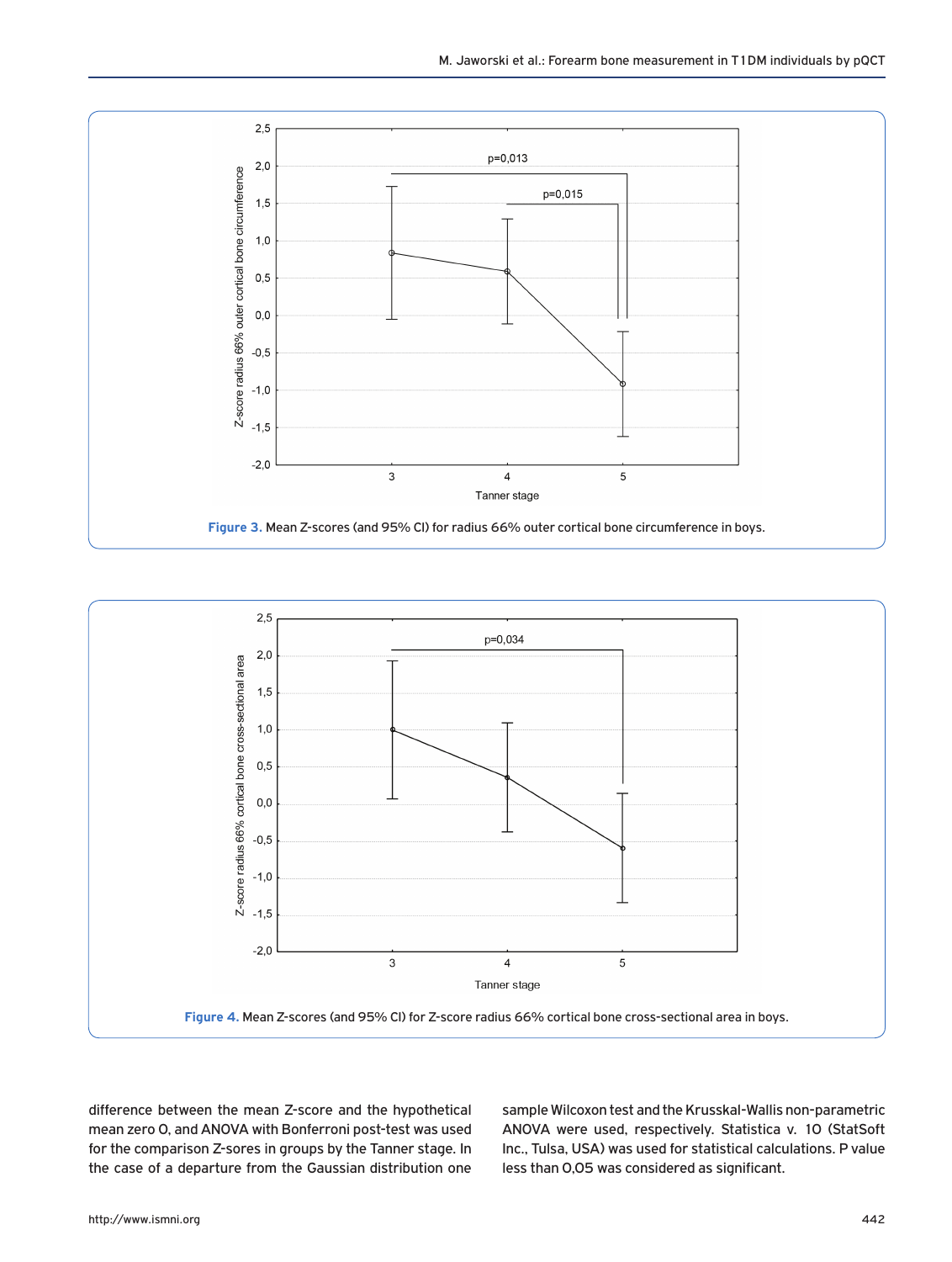

LMS Growth v. 2.77 (Medical Research Council, UK) was used for Z-scores derivations, basing on local reference data for height, weight and BMI<sup>19</sup> as well as for pQCT outcomes<sup>20</sup>.

## **Results**

Peripheral quantitative computed tomography outcomes were measured, and Z-scores were calculated according to age and sex for each participant. The means Z-scores for all outcomes were compared with the hypothetical mean value of zero, separately for both sexes, and the difference between girls and boys were tested. The results were presented in Table 5. In the case of departure from Gaussian distribution nonparametric tests were used and median and interquartile range were also presented. In girls mean Z-scores for bone mineral densities, bone masses, cross-sectional dimensions, longitudinal shape indexes and strength strain index were not significantly different from zero as well as for muscle cross sectional area. The mean Z-score of the forearm 66% total cortical bone cross-sectional area to muscle cross-sectional area ratio mean Z-score was significantly lower than zero (-0,93+/-1,06; p=0,0042). In boys the mean Z-score was slightly but significantly reduced for radius 4% trabecular bone density (-0,58+/-1,04; p=0,0018), while for radius 66% cortical bone density mean Z-score was significantly higher than zero (0,52+/-1,07; p=0,037). Difference between girls and boys were noted for radius 4% trabecular bone density, radius 66% bone mass and for radius 66% polar

SSI. Mean Z-score for radius 4% trabecular bone density was significantly higher in girls than in boys, 0,25+/-0,76 vs. -0,58+/-1,04, respectively. At the 66% proximal radius the bone mass and polar SSI Z-scores in girls were significantly lower than in boys, -0,67+/-1,31 vs. 0,20+/-1,12 and -0,50+/- 1,29 vs. 0,38+/-1,24, respectively.

The studied individuals were divided into 3 groups according to the Tanner stage. Differences in the mean Z-scores between the groups were analyzed using a one-way analysis of variance (ANOVA). The overall ANOVA results are shown in Tables 6 and 7 for girls and boys, respectively. In the case of the overall p value less than 0,05, individual differences between the groups were assessed using the Bonferroni post-test. The results were presented in Figures 1-7. There were no statistically significant differences among mean Z-scores values when the Tanner stage groups were investigated in girls (Table 6). In boys statistically significant differences were observed for Z-score radius 4% bone mass, Z-score radius 66% bone mass, Z-score radius 66% outer cortical bone circumference, Z-score radius 66% cortical bone cross-sectional area, Z-score radius 66% total bone cross-sectional area, Z-score radius 66% SSI polar and for Z-score forearm 66% muscle cross-sectional area (Table 7). For radius 4% bone mass the median (and Q1-Q3) Z-scores for Tanner stages 3, 4 and 5 were 1,77 (-0,03 – 2,39), 0,56 (-0,07 – 0,92) and -0,87 (-1,09 – -0,43) (overall p=0,021) with statistically significant difference between Tanner stage 3 and 5 (p=0,047) (Figure 1). In the case of radius 66% bone mass mean (and SD) Z-scores were as follows: 0,94 (1,25),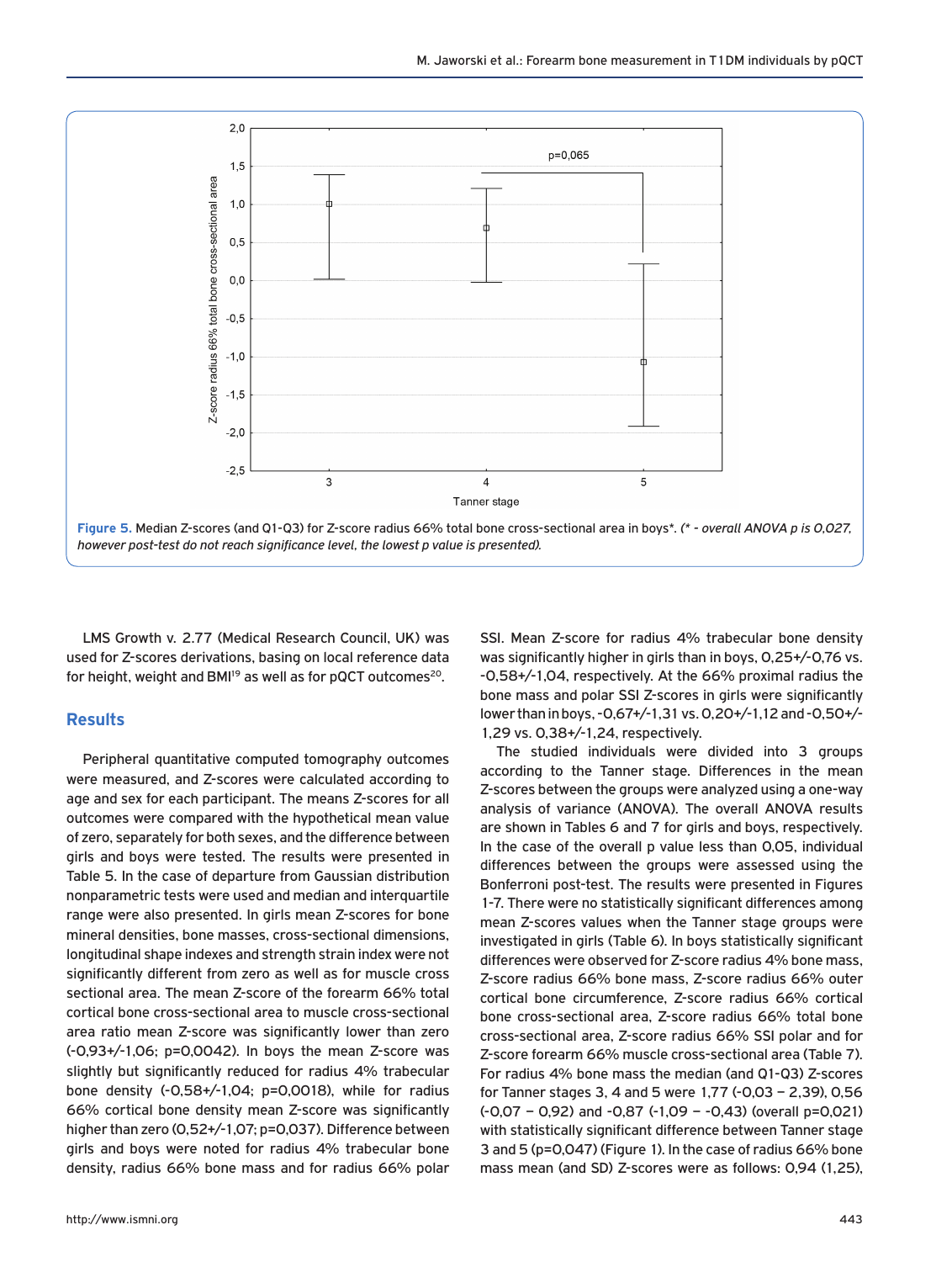



0,52 (0,71) and -0,60 (0,97) for Tanner stage 3, 4 and 5, respectively (overall p=0,022), with statistically significant difference between Tanner stage 3 and 5 (p=0,033) (Figure 2). For radius 66% outer cortical bone circumference mean Z-scores were 0,84 (0,89), 0,59 (0,73) and -0,92 (1,14) for Tanner stage 3, 4 and 5, respectively (overall p=0,0050), with statistically significant difference between Tanner stage 3 and 5 (p=0,013) as well as 4 and 5 (p=0,015) (Figure 3).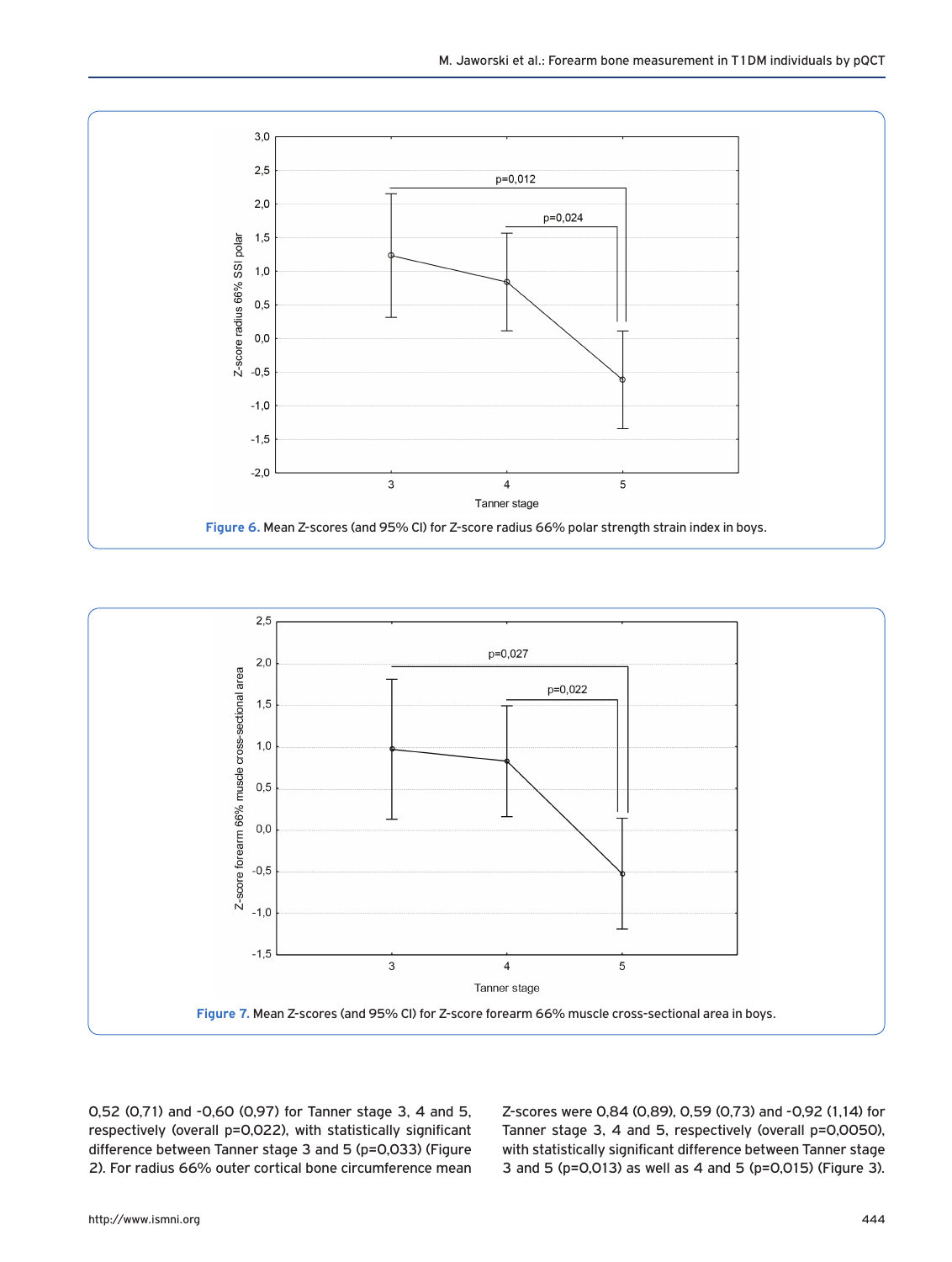In the case of radius 66% cortical bone cross-sectional area mean (and SD) Z-scores were 1,00 (1,43), 0,36 (0,74) and -0,60 (0,90), for Tanner 3, 4 and 5, respectively (overall p=0,031) with statistically significant difference between Tanner stage 3 and 5 (p=0,034) (Figure 4). For radius 66% total bone cross-sectional area median (and Q1-Q3) Z-scores were 1,01 (0,02 – 1,39), 0,69 (-0,02 – 1,21) and  $-1,07$  ( $-1,91$  – 0,22) for Tanner stage 3, 4 and 5, respectively (overall p=0,027), however post-tests p values did not reach significance level, the lowest p value was observed for comparison Tanner 4 and 5 groups (p=0,065) (Figure 5). In the case of radius 66% SSI polar mean (and SD) Z-scores were as follows: 1,23 (1,15), 0,84 (0,98) and -0,61 (0,86) for Tanner stage 3, 4 and 5, respectively (p=0,0059), with statistically significant difference between Tanner stage 3 and 5 (p=0,012) as well as 4 and 5 (p=0,024) (Figure 6). For forearm 66% muscle cross-sectional area mean Z-scores (and SD) were 0,97 (1,38), 0,83 (0,79) and -0,52 (0,59) for Tanner stage 3, 4 and 5, respectively (p=0,0093), with statistically significant difference between Tanner stage 3 and 5 (p=0,027) as well as 4 and 5 (p=0,022) (Figure 7).

### **Discussion**

There are only a few papers showing results of the forearm measurements by pQCT in the T1DM children and adolescents<sup>3-7</sup>. All authors studied bone mineral density, mostly at 4% of the length of forearm. Lettgen B. et al.<sup>3</sup> noted lowered trabecular bone mineral density in T1DM children while the total volumetric bone mineral density at the same site remained unchanged. Bechtold S. et al.<sup>5</sup> found the same total volumetric bone mineral density in T1DM individuals and in controls and they noted even higher trabecular bone mineral density in T1DM individuals than in controls. Roggen I. et al.<sup>6</sup> also studied trabecular bone mineral density at 4% of the forearm. They found the same trabecular BMD in both groups. In the present study, we also observe lack of decline of trabecular bone mineral density and total volumetric bone mineral density in T1DM girls at 4% distal radius, however, in T1DM boys trabecular bone mineral density was decreased. Observed decline was not severe (Z-score= -0,58+/- 1,04) but statistically significant. Until now, bone mineral density measurement of radial diaphysis was described in two papers<sup>4,5</sup>. Saha MT. et al.<sup>4</sup> studied  $1/3$  distal radius (33% of the length of forearm). They found no difference between diabetic and control children in the cortical bone mineral density values. Bechtold S. et al.<sup>5</sup> studied at  $1/3$ proximal radius (66% of the length of forearm). They found no difference between diabetic and control children in the cortical volumetric bone mineral density. In our study, we observed no decline for cortical volumetric bone mineral density in girls, while the same parameter in boys was slightly increased; mean Z-score value of 0,52+/-1,07.

Bone masses were studied only by Saha MT. et al.<sup>4</sup>. They found no differences between T1DM children and controls at 4% of the forearm length, while at 33% of the forearm

length they observed lowered bone mass (measured as bone mineral content) in T1DM children. In the present study, we also observed lack of decline of bone mass in T1DM children at 4% distal radius, as well as at 66% proximal radius. However, at the 66% measurement site T1DM girls revealed significantly lower Z-scores than T1DM boys. It may be originated from slightly elevated Z-scores in boys, rather than lowered Z-score in girls (-0,67+/-1,31, p>0,05 for comparison with zero).

Cross-sectional dimensions of bones at distal radius were studied in two papers<sup>4,6</sup>. Saha MT. et al.<sup>4</sup> measured total cross-sectional area at 4% length of the forearm. They found no differences between T1DM children and controls. On the contrary, Roggen I. et al.<sup>6</sup> found lowered total cross-sectional area at the same measurement site, however, the decline was limited to girls only. In the present study, we also observed the lack of decline of total cross-sectional area in T1DM children at 4% distal radius, regardless of sex.

Cross-sectional dimensions of radial diaphysis were studied in two papers<sup>4,5</sup>. Saha MT, et al.<sup>4</sup> studied cortical bone cross-sectional area at 1/3 distal radius (33% of the length of the forearm). They found lower values of cortical bone area in diabetic children. The same phenomenon was noted by Bechtold S. et al.<sup>5</sup>, who studied 1/3 proximal radius (66% of the length of the forearm), for both: cortical bone cross-sectional area and total bone cross-sectional area. In our study, we observed no statistically significant decline in T1DM boys nor girls for cortical bone cross-sectional area and total bone cross-sectional area. However, in girls mean Z-score for cortical bone cross sectional area was as low as -0,69+/-1,39 but did not reach significance of difference from the value of zero. We also studied inner cortical bone circumference, outer cortical bone circumference and cortical shell thickness, which were not studied until now. No decline of Z-scores in T1DM boys and girls for bone circumferences as well as cortical shell thickness was observed. We studied two ratios which were not studied yet: 4% bone mass to radius 66% bone mass ratio and radius 66% cortical bone crosssectional area to radius 4% total cross-sectional bone area ratio as a measures of longitudinal bone shape. The Z-scores for these indexes were not significantly declined in T1DM girls nor in boys. However, the Z-scores for radius 66% cortical bone cross-sectional area to radius 4% total cross-sectional bone area ratio were consistently slightly decreased in both sexes (-0,56+/-1,15 for T1DM girls and -0,40+/-1,08 for T1DM boys) but statistically significance level was reached only when put both sexes together (mean Z-score -0,46+/- 1,10; p=0,016; not shown in table).

Bone strength was studied by Saha MT, et al.<sup>4</sup>. They applied polar section modulus calculation for 4% distal radius and 33% proximal radius. They found lowered values in T1DM children at 33% proximal radius but not at 4% distal radius. In the present study we calculated SSI at 66% proximal radius. No decline of Z-scores for SSI in T1DM girls nor in boys was shown. However, statistically significant difference between girls and boys were observed. T1DM girls tended to have lower Z-scores than boys (-0,50+/-1,29 vs 0,38+/-1,24; p=0,032).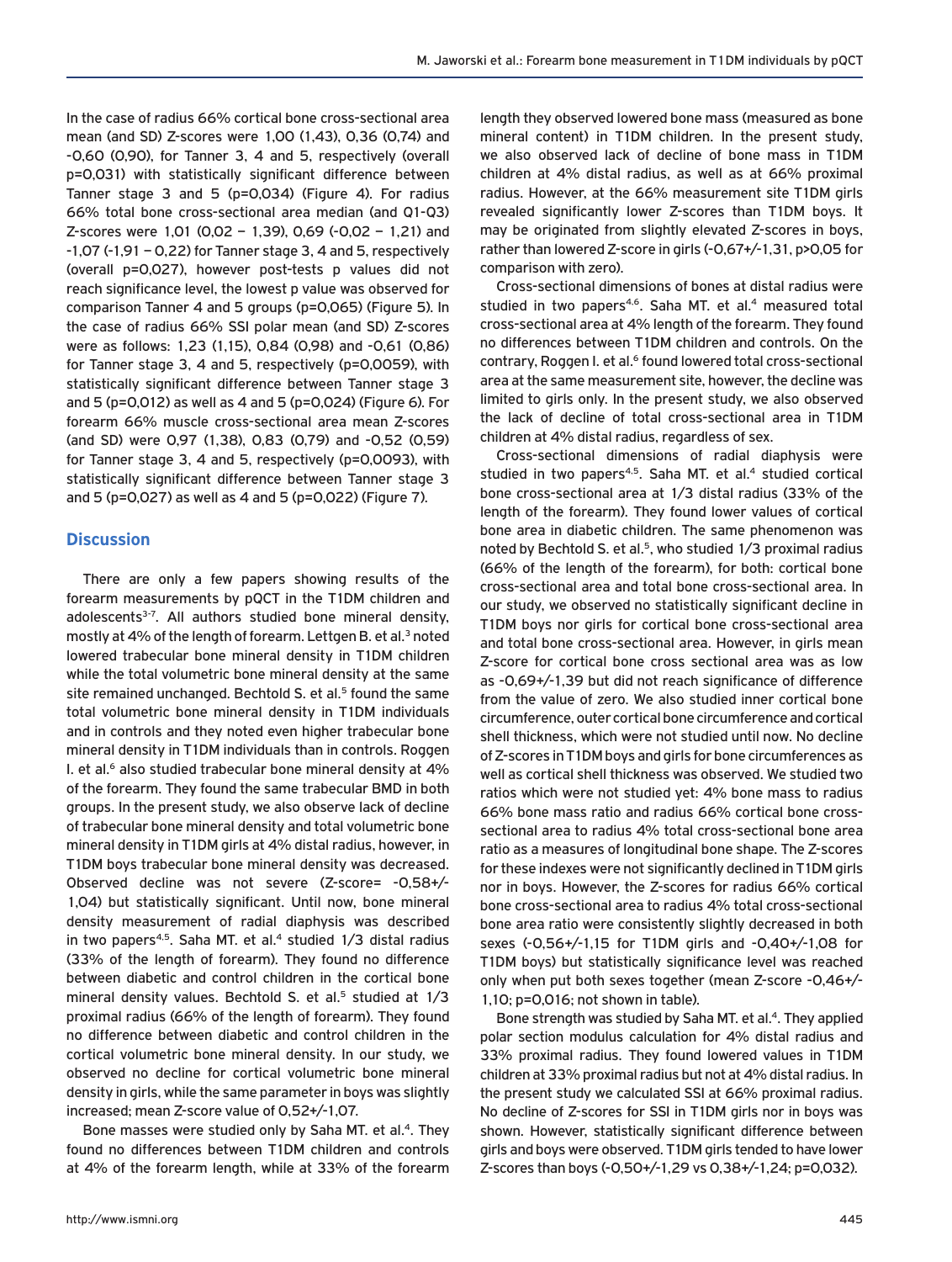In addition, we studied muscle cross-sectional area and the ratio of forearm 66% total cortical cross-sectional area to muscle cross-sectional area, as a measure of bone/muscle relationship. Muscle cross-sectional area was normal in both sexes while forearm 66% total cortical cross-sectional area to muscle cross-sectional area ratio was lowered in girls. The decline was quite remarkable, the mean Z-score was as low as -0,93+/-1,06. It may suggest that bone in T1DM girls do not adapt properly to loads generated by muscle.

To assess the impact of sexual maturity on bone development, we also analyzed bone outcomes by Tanner stages. There is no similar comparison in the literature. Roggen I et al. $6$  and Saha MT et al. $4$  applied the Tanner stage as a co-factor for matching control groups and Bechtold S et al. $5$  applied the Tanner stage as a single factor for the matching. We observed lowered values of mean Z-scores in Tanner stage 5 in boys but not in girls, for bone masses, cross-sectional dimensions and bone strength. in comparison to 3 and/or 4 Tanner stage groups. The effect could be partially explained by lowered crosssectional muscle area in these individuals, however mean Z-score for muscle cross-sectional area was only slightly declined (-0,52+/-0,59) while Z-scores for bone masses and cross-sectional area reach lower level, from -0,61 to -1,03. Lowered bone masses, dimensions and strength are inconsistent with Bechtold's S. et al. observations. They noted that muscle cross-sectional area and cortical bone cross-sectional area are diminished only in prepubertal T1DM individuals<sup>5</sup> and that bone size normalizes with age<sup>7</sup>. Our findings are in concert with studies concerning bone in T1DM adults. Thrailkill K. et al.<sup>21</sup> show reduced hip areal bone mineral density in men but not in women and Rakic V. et al.<sup>22</sup> concluded that T1DM men but not women, may be at increased risk of osteoporosis.

Small methodological differences between the published studies exist. However, each study has its own reference group. In that, the possible impact of the methodological differences on the results seems to be mitigated. The limitation of the study is related to its cross-sectional design. Cross-sectional data could not necessarily reflect longitudinal changes in individual growth, sexual development and course of disease.

One of the new aspects of our study is its extensiveness. We studied all currently available pQCT outcomes in both measurement sites (4% and 66% of the forearm length), including bone mineral density, bone mass, cross-sectional dimension, longitudinal shape indexes. bone strength, musle area and muscle/bone ratio.

It has been pointed out that T1DM girls showed a decreased ratio of cortical bone area to muscle area, which may suggests a lack of proper adaptation of the cortical bone to muscle force. Finally, T1DM adolescents in Tanner stage 5 diverged from younger individuals in terms of bone masses, dimensions and strength, which may suggest that bone shaft development in these individuals is impaired, affecting both size and strength.

#### *Acknowledgements*

*Author's contribution: Conception or design of the work: MS, MJ, EW. Acquisition of the data: EW, MS, MJ, PP. Analysis of the data: MJ. Interpretation of the data: MJ. Revising of the work: MJ, EW, PP, MS.*

*All authors agree to be accountable for all aspects of the work in ensuring that questions related to the accuracy or integrity of any part of the work are appropriately investigated and resolved. All authors approved the final version of manuscript.*

## **References**

- 1. Hough FS, Pierroz DD, Cooper C, Ferrari SL; IOF CSA Bone and Diabetes Working Group. MECHANISMS IN ENDOCRINOLOGY: Mechanisms and evaluation of bone fragility in type 1 diabetes mellitus. Eur J Endocrinol 2016;174(4):R127-38.
- 2. Raisingani M, Preneet B, Kohn B, Yakar S. Skeletal growth and bone mineral acquisition in type 1 diabetic children; abnormalities of the GH/IGF-1 axis. Growth Horm IGF Res 2017;34:13-21.
- 3. Lettgen B, Hauffa B, Möhlmann C, Jeken C, Reiners C. Bone mineral density in children and adolescents with juvenile diabetes: selective measurement of bone mineral density of trabecular and cortical bone using peripheral quantitative computed tomography. Horm Res 1995;43(5):173-5.
- 4. Saha MT, Sievänen H, Salo MK, Tulokas S, Saha HH. Bone mass and structure in adolescents with type 1 diabetes compared to healthy peers. Osteoporos Int 2009;20(8):1401-6.
- 5. Bechtold S, Dirlenbach I, Raile K, Noelle V, Bonfig W, Schwarz HP. Early manifestation of type 1 diabetes in children is a risk factor for changed bone geometry: data using peripheral quantitative computed tomography. Pediatrics 2006;118(3):e627-34.
- 6. Roggen I, Gies I, Vanbesien J, Louis O, De Schepper J. Trabecular bone mineral density and bone geometry of the distal radius at completion of pubertal growth in childhood type 1 diabetes. Horm Res Paediatr 2013; 79(2):68-74.
- 7. Bechtold S, Putzker S, Bonfig W, Fuchs O, Dirlenbach I, Schwarz HP. Bone size normalizes with age in children and adolescents with type 1 diabetes. Diabetes Care 2007;30(8):2046-50.
- 8. Schoenau E, Neu CM, Beck B, Manz F, Rauch F. Bone mineral content per muscle cross-sectional area as an index of the functional muscle-bone unit. J Bone Miner Res 2002;17:1095-101.
- 9. Schoenau E, Neu MC, Manz F. Muscle mass during childhood - relationship to skeletal development. J Musculoskelet Neuronal Interact 2004;4:105-8.
- 10. Binkley TL, Berry R, Specker BL. Methods for measurement of pediatric bone. Rev Endocr Metab Disord 2008;9:95-106.
- 11. Zemel BS. Quantitative computed tomography and computed tomography in children. Curr Osteoporos Rep